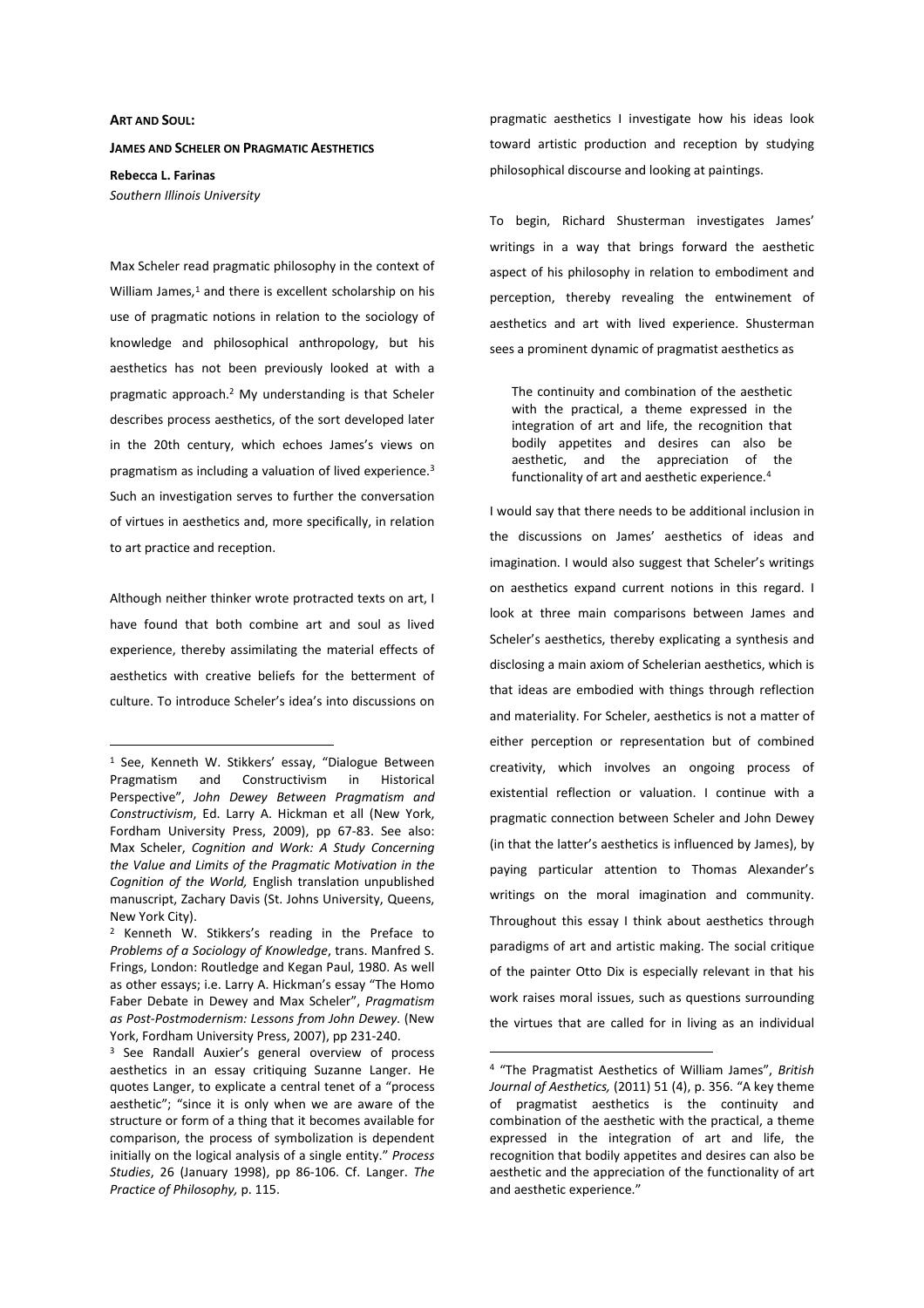and as a member of a community. I focus my interpretations through Scheler's understanding of art as self-contained in its own aesthetic structures yet imbued with imminent connections to the essential drives of life and the possible virtues of communal living.

If we think of pragmatism, as James did, as a method that finds meaning in notions and actions by tracing their practical effects, we can understand Scheler's views on art and aesthetics in a similar light. For Scheler, active virtues, which are given in experience (as meaningful approaches to life) engage and build aesthetic structures (ways that we feel and interpret things) that affect culture. This phenomenological approach uses a pragmatic lens by explaining creative experimentation as artistic endeavor. Scheler finds meaning in art through the influence of aesthetic intuition interacting with materials or mediums, and this process engages a 'working out' of values; e.g., "the painter "sees" with the point of his brush, a drawer "sees" with the point where his pen touches the paper he draws on."<sup>5</sup> Through the creative making of art, the active medium participates with us bodily, telling us something about ourselves and opening up new possibilities for valuing existence. This is a phenomenology of art and culture that folds into pragmatist aesthetics.

Shusterman, as I have said, concentrates on James' perceptual orientation when referring to experiences that please or displease, and he quotes James as recognizing such experiences as far ranging, from the aesthetic pleasures of philosophy and wonderment to the pleasure of movement and consummated action. However, Shusterman leaves open the door for a phenomenological approach to aesthetic experience in regards to an intuitive sense of value. He recognizes in James's writing a reticence about 'aesthetics' in the abstract, schematic, cognitive sense while at the same

100

 $\overline{a}$ 

time tracing James' theory of a unity of consciousness to its influence on John Dewey's "seminal theory that aesthetic experience is essentially constituted by a nameless, unifying quality."<sup>6</sup> Shusterman notes that James finds that the "nameless qualities of aesthetic experience make works of art so different in value and spirit."<sup>7</sup> Such "nameless" qualities are explained indirectly through highlighting the perceptual aspects of embodied cultural habits. I seems clear that James's attention to the originality and understanding of embodiment goes further than the recognizably perceptual, and of what is presently evident in experience, by recognizing creative, imaginary qualities of the unity of commonly lived experience (pure experience). These qualities are unifying as well as being *in the making*, and this a possible reason James talks of such qualities as unidentifiable.<sup>8</sup> Scheler's insights into metaphysics, aesthetics and art can be read as answering James' "namelessness" in this respect. Hereafter, I describe this phenomenological creative opening of aesthetics as an artistic valuation of soulful action, and I explain how each thinker approaches this valuation.

<sup>5</sup> "Metaphysics and Art", *Max Scheler (1874-1928) Centennial Essays*, edited Manfred S. Frings (The Hague: Martinus Nijhof, 1974), p. 112.

<sup>6</sup> Shusterman, p. 348.

<sup>7</sup> Ibid.

<sup>8</sup> See John Daniel Wild, *The Radical Empiricism of William James* (Westport, Conneticut: Greenwood Press, 1969, 1980), p. 395. I refer to John Wild's explanation of *pure experience* with reference to a phenomenological approach to James' thought. Wild clarifies, "In opposition to traditional rationalism, as well as traditional empiricism, James maintained from the beginning that relational patterns are directly felt and perceived. Immediate experience cannot be dismissed as a set of isolated data. It involves relational structures of the most basic kind, including selective attention, consciousness, continuous transition, and the search for truth. These patterns have always been a central concern of philosophy, because it is only through them that our discrete experiences are gathered together into a meaningful world. In the past, however, they have been identified with the sense-giving activity of a separated mind. According to James this supposition is unnecessary, for these patterns are already known by direct acquaintance independent of language and conceptual thought, and may become articulate and communicable by a certain kind of conceptual analysis."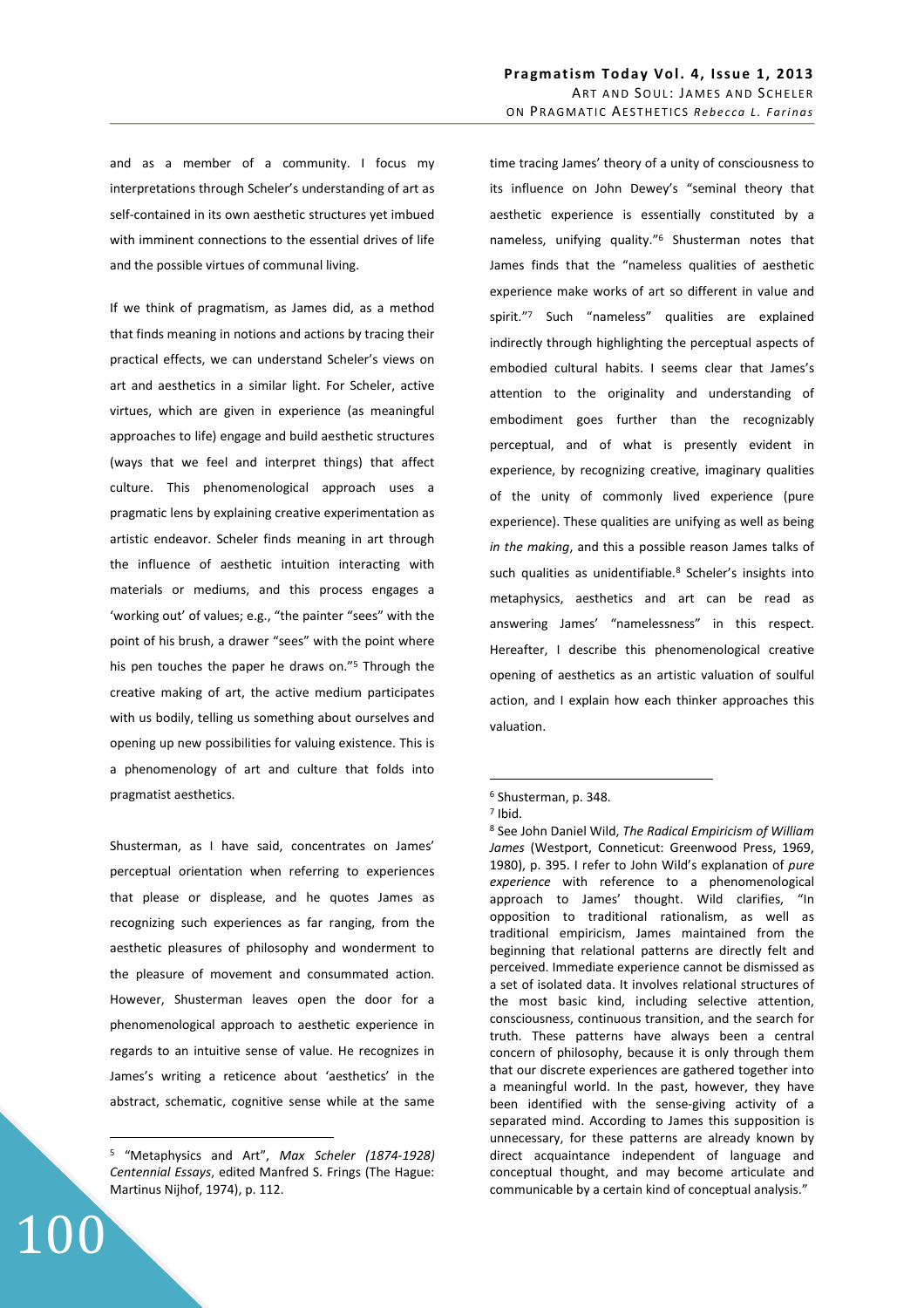Throughout this discourse I find helpful some hermeneutic disclosures made through art history. Scheler and James advance a cultural dynamic with their views on aesthetics and lived experience in respect to creating a better world, and art helps trace this cultural experience.<sup>9</sup> Both philosophers have the curious similarity of having been close friends with famous painters. John LaFarge was James's long time friend and painting companion, and Otto Dix enjoyed the company of Scheler.

The paintings of George Inness, which reflected the spiritual monism of Swedenborg's followers, surely influenced LaFarge and James. Swedenborgism is at the heart of the spiritualism James was taught by his father, Henry James Sr., and while he reacted against these teachings, they still influenced his concepts of "pure experience" and the "fringe" of experience.<sup>10</sup> James thought of all experience, physical and mental, as interconnected and pluralistic, in that what is not paid attention continues to exist in relation to one's sense of the world. Psychologically James formulates a map of un-chartered territory into the unknown influences that

 $\overline{a}$ 

play on a consciousness rooted in a unity of experience. In a similar way, at the turn of the 29th century American painters explored what it meant "to have soul"<sup>11</sup> in relation to a unity of nature and spiritualism, and the Tonalist styles of Inness and LaFarge exemplify such queries. By way of a like-minded quest, Tonalism resembles the Germany Magic Realism painting of the fin de siecle.<sup>12</sup> In turn, German Post-expressionism and surrealism were partly influenced by these movements in painting in the early 20th century.<sup>13</sup>

While I am unable to fully describe these cross influences in this introductory exploration, I can make visual reference to Inness' late painting *Sunset in the Woods* (1891) as a metaphor for James' aesthetics.<sup>14</sup> The painting is of the last light of a late afternoon in a New England wood, and it was completed in the artist's studio many years after its first conception.<sup>15</sup> The oil on canvas emphasizes Inness's mastery of employing chiaroscuro and sfumato to capture photographic-like passages of atmosphere, while capturing a mood of the natural phenomenon. The sunlit area in the picture

<sup>&</sup>lt;sup>9</sup> In respect to James and community see John J. McDermott, "The Promethean Self and Community in the Philosophy of William James", *The Rice University Studies,* vol. 66, no. 4 (1980), pp 87-102. Although James's is know for his "individualism" of perception, the relational aspects of his psychology bring forth the common element between his views and Scheler's, i.e. that the individual's choices are not choices at all unless they are functional in society among the plurality of relationships.

<sup>10</sup> Such influence is complex, but the thrust of Henry James Sr.'s influence on William James' philosophy lies in the area of virtues and metaphysics. Accordingly, this is the relevance of this matter in regard to this comparasion of William James and Scheler. For how the influence relates generallly see Gérard Deledalle, "William James and His Father: A Study in Characterology*", The Philosophy of William James,*  Walter Robert Corti, Editor (Felix Meiner, Hamburg, 1976). For explanations of the Swedenborgian influences on specific Jamesian concepts such as *pure experience* and *fringe* see Armi Värila, *The Swedenborgian Background of William James* (Helsinki: Suomalainen Tiedeakatemia, 1977).

<sup>11</sup> See David A. Cleveland, *A History of American Tonalism 1880-1920* (New York: Hudson Hills, 2010).

<sup>12</sup> I refer those interested in this, to date, undeveloped connection to Dennis Crockett, *German Post-Expressionism* (Pennsylvania State University Press: Pennsylvania, 1999).

<sup>13</sup> For a brief exploration into John Dewey's pragamtic aesthetics, which were influenced by James, and European art movements of the first half of the Twentieth Century see Krystyna Wilkoszewska, "Dewey's Philosophy of Art as a Challenge for European Aesthetics", *Pragmatism and Values, the Central European Pragmatist Forum,* ed. John Ryder and Emil Visnovsky (Rodipi, Amsterdam; New York, NY, 2004). Please note that Wilkoszewska can be debated on several accounts; mainly in regards to Dewey's association with progressive art trends and her omittion of Dewey's important passages on aesthetics in *Nature and Experience.* 

<sup>14</sup> Corocoran Gallery of Art, Washington D.C., 1891, 48 ½ x 72 1/8 in (122.2 x 183.2 cm), Museum Purchase, Gallery Fund 91.10.

<sup>15</sup> Orville O. Hiestand, *See America First*, Kessinger Publishers, before 1929. 77. Now part of the Guttenberg Project; Original

url:http://www.gutenberg.org/etext/3547.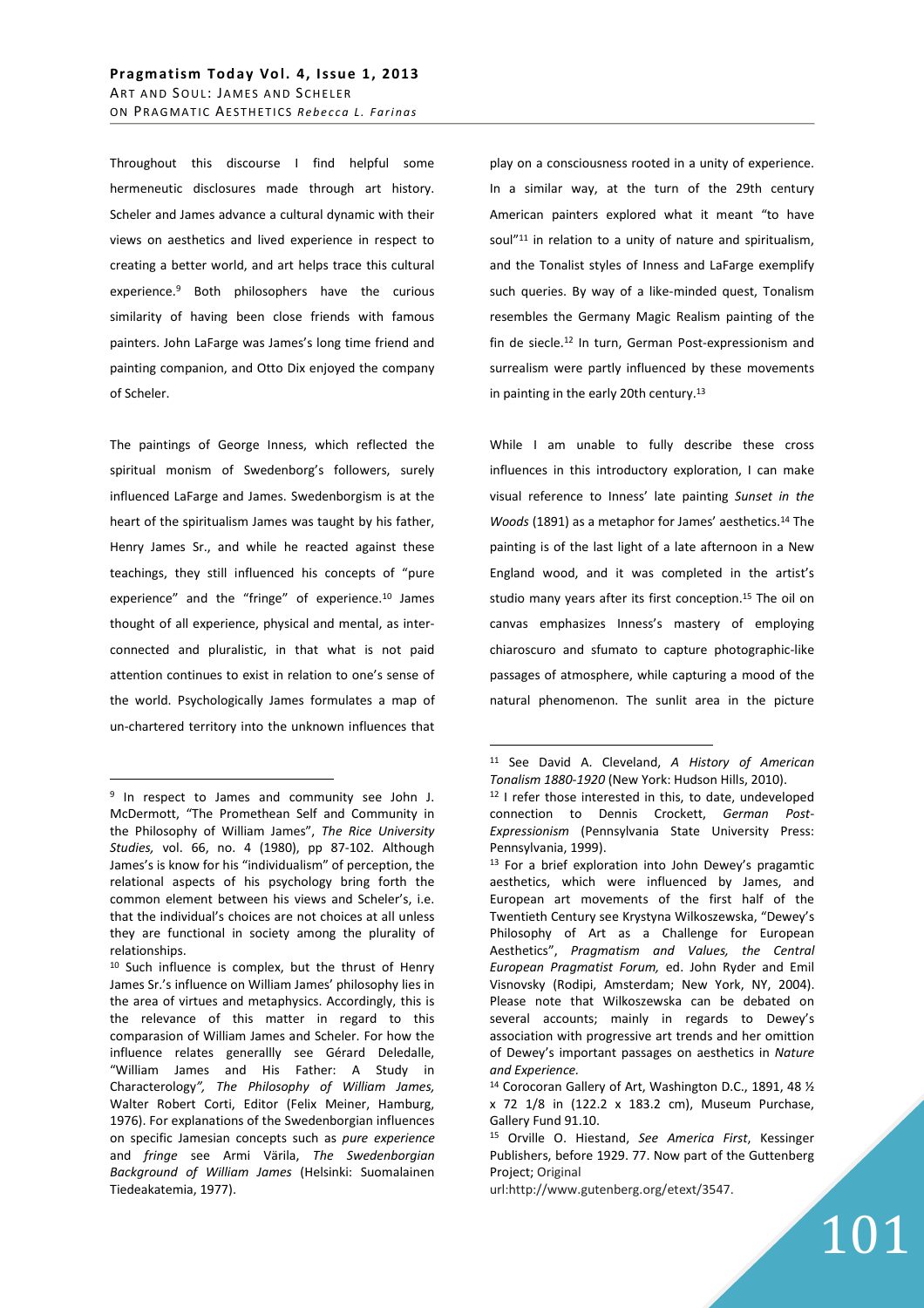presents a clearing of verdure foliage, as it also presents the conscious attention of the artist and viewer. At the same time, the darkened forest shows what surrounds one's focused attention and what continues to spur the imagination. Similarly, the Jamesian notion of a unity of consciousness, which includes unknown aspects of consciousness, can be seen through his concept of *the fringe*, as a deepening or enrichment of lived, experiential, phenomena. Metaphorically the painting portends both the attention and curiosity of the artist and viewer, along with embodying a feeling of how one's mood is actively disposed through the art experience.

Although by way of a different style, there is an evocation of such phenomenological aesthetics to be experienced by viewing the paintings of Otto Dix. Dix lived and painted in Berlin during the Weimar Republic. Like George Grosz, he was named a *Verist* in that their work from that time was often social critique and included elements of graphic realism that revealed the hard truths and hypocrisies of post-war society. Yet along with employing techniques influenced by journalism and comic books such as collage and animation, Dix and Grosz drew with a hyper-naturalism of form and had a penchant for landscapes. Dix painted and drew as a social critic, by utilizing drama and techniques of magical realism. The romanticism of German paintings, the emergence of popular culture, and the urgency of social critique fused, thereby resulting in the outspoken socio/political/aesthetic movements of Dadaism and surrealism.

Culturally, prior to Hitler's rise Americanism was a key theme of the Weimar milieu, as the artists, intellectuals and citizens welcomed America's music and movies and its innovative spirit and progressive directions for society. Dix was a reader of philosophy and he knew Scheler well, even doing a famous portrait of him in the

102

late Twenties.<sup>16</sup> As active members of the intellectual movement of the Weimar Republic, the Nazis considered both to be undesirables. Americanism also spread through philosophy and Scheler embraced pragmatism as perhaps no other German philosopher. However, both Scheler and Dix were critical of the calculating, competitive side of American culture, and they were skeptical of an emphasis on domination by wealth, mass production, and manipulation of the status quo. An interpretation of Dix's work, throughout this essay, brings Scheler's pragmatic aesthetics to light in relation to such paradoxes, specifically with regards to culture and human nature.

Scheler's treatise *Cognition and Work* exposes a lovehate relationship with pragmatism.<sup>17</sup> On the one hand he criticizes the general pragmatic perspective as being too utilitarian and consequential, and on the other he champions James' thinking on the integration of the theoretical and the practical. $18$  In his essay on aesthetics, "Metapyschics and Art," he critically aligns general

<sup>16</sup> Most notably Dix and Scheler shared an interest in Nietzsche's philosophy. Dix modeled busts of Nietzsche from bronze. See "Nietzche and the Future of Art", *Hyperion: On the Future of Aesthetics*, a web publication of *The Nietzsche Circle*: www.nietzschecircle.com (December 2007). Copyright © 2003 Friedrich Ulfers and Mark Daniel Cohen.

http://www.nietzschecircle.com/hyperion0728.html 09/29/2012: 5:24 pm Central Europe Time.

<sup>17</sup> Scheler, *Cognition and Work*, 293. Scheler makes clear his critique; "Pragmatism bears a close affinity to the advancement of Kantian philosophy, an advancement Fichte had completed. For pragmatism, the world is only the material for a free activity of the ego, and, under pragmatism, the task of theoretical cognition loses its independence from the practical, moral consciousness. Also for pragmatism and its modern successors such as Chr. V. Sigwart, W. Windelbrand, H. Rickert, H. Münsterberg, the concept of being is reduced to the concept of value, the concept of 'object' is reduced to the experienced ought of the recognition of a content through the judgment that should be a type of 'assessment."' We will describe in the future the above mentioned theses as pragmatism in the broader sense to which we contrast, as pragmatism *in the stricter sense*, the pragmatism of James, Schiller and Dewey." 18 Stikkers, p. 76.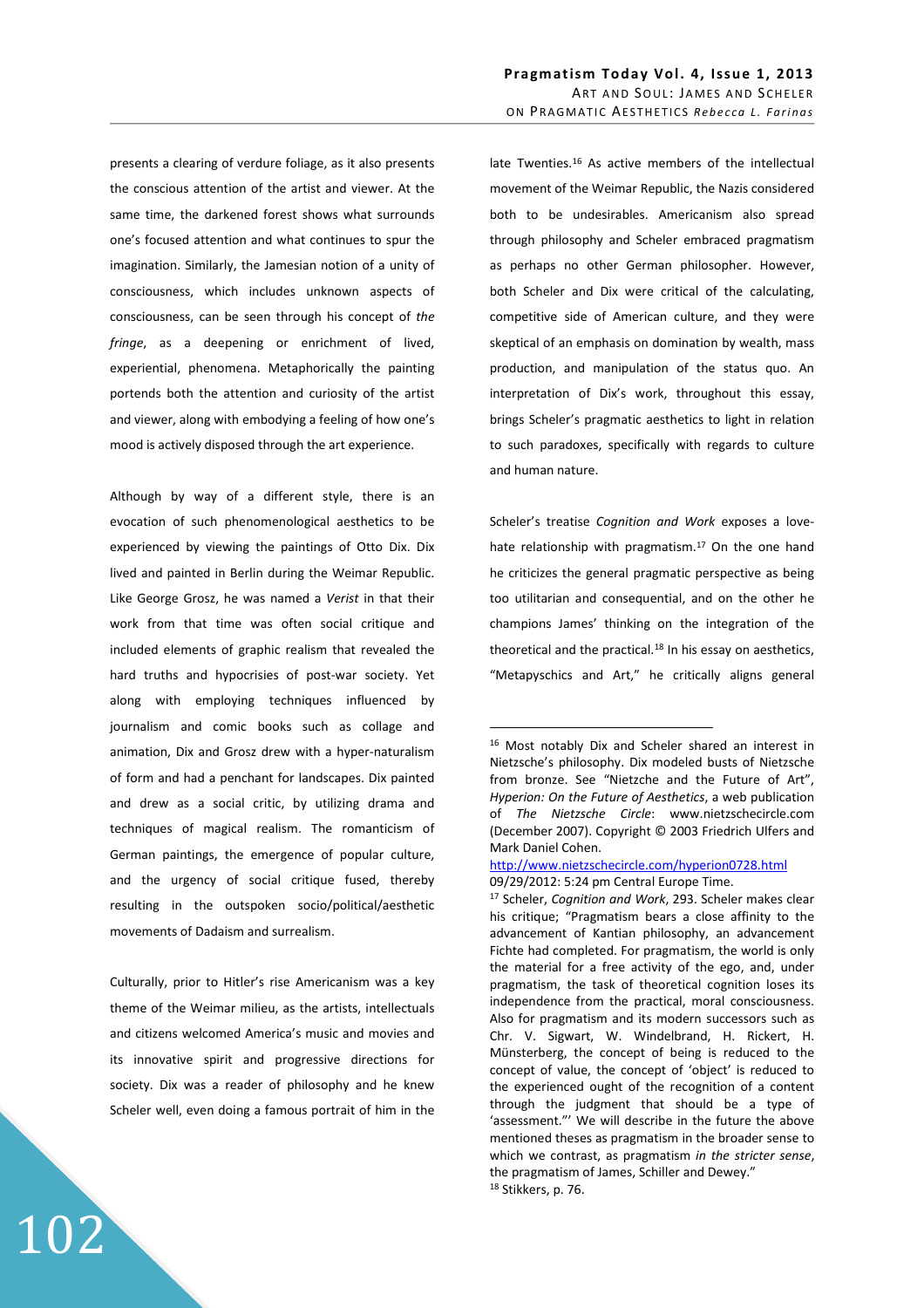pragmatism with empiricism and a latent, passive subjectivity, while conversely going on to outline an aesthetics that echoes James's approach.<sup>19</sup>

Scheler's general use of the term pragmatism does not fit with James's method of understanding meaningful cognitive particulars conjoined with practical experience. James distinguishes contextual ideas from the kind of redundancy of thought and action Scheler infers by asserting that we select and focus on particular relationships that our ideas have with things through testing those relationships.<sup>20</sup> Scheler would be wrong if he suggests that pragmatic aesthetics focuses on either a theoretical or an associative stance that would measure art merely by its symbolic value or social capital, in that James recognizes all aspects of cognitive *and* practical experience that stand out as significant as a matter of chosen, meaningful relationships.<sup>21</sup>

Regardless of Scheler's objections to what he terms general pragmaticism, he understands aesthetics (feelings and emotions, which are enlivened in experience specifically through artistic practice and reception) as pragmatically constitutive of embodied meanings and collective values that have immediate effects in the world.<sup>22</sup> Scheler's aesthetic philosophy is pragmatic and similar to James' on three interconnected accounts. Initially, there is the vital connection between the functionalization of values through objects, which can be compared to James' notion of *ideas cum rebus* or ideas with things. Further,

 $\overline{a}$ 

Scheler proposes a top down valuation that explains the artistic embodiment of value and a materiality of value making. This is an active yet cognitive aesthetic, similar to James's preferring of one way to look at our experience over another as a means to better the world. Finally, Scheler's notions on the *vital soul* and *fantasy* have a curious connection to James's belief in the possibilities of experience. While James and Scheler have nuanced views on imagination, they both agree that the unifying aspects of aesthetic structures and art are creative, directional, and purposeful.

All three comparisons imply virtues or meanings that interweave with values of community. Despite the emphasis on individualism throughout James' mostly psychologically oriented writings, acknowledging the self as a character built on active, productive relationships necessarily understands the individual and culture in a community minded respect.<sup>23</sup> Similarly, Scheler's personalism is built on individual dignity and responsibility to the solidarity of cultural relationships. Aesthetically, for James and Scheler, art and soul (as lived experience) are pragmatic in both individual and communal respects.

Ken Stikkers explains the connection between Scheler's thinking and James's notion of *ideas cum rebus*, saying that both realize that unless ideas are "with things" they are idle and non historical. There is no object/subject divide in that ideas are "with things" rather than coming before the physical world, as with Platonic Forms, or after, as with a positivist bias. $24$  In this respect, James understands the agent as creatively sketching her world. James also describes an ongoing process of meaning making that has a place in the world because of the

 $\overline{a}$ 

103

<sup>19</sup> Scheler, "Metaphysics and Art", *Max Scheler (1874- 1928): Centinnial Essays*, ed. Manfred S. Frings, The Hague: Martinus Nijhof.

<sup>20</sup> Shusterman, p. 350.

<sup>21</sup> See William James, *Meaning of Truth* (New York: Longmans, Green and Co., 1911), p. 210.

<sup>22</sup> Ibid. As mentioned, James thinks of these intuitions as harmonies between "objects of thought", and Scheler thinks of intuitive feelings or emotions as apriori. However both understand that the agent is pulled toward immediate experience by an aesthetic valence that is preferred, and that is consquentially acted on.

<sup>23</sup> See William James, "A World of Pure Experience (1904)", first published in *Journal of Philosophy, Psychology, and Scientific Methods*, *1*, pp 533-543, pp 561-570 and McDermott, "The Promethean Self and Community in the Philosophy of William James" as cited in ft 9 of this essay. 24 Stikkers, p. 77.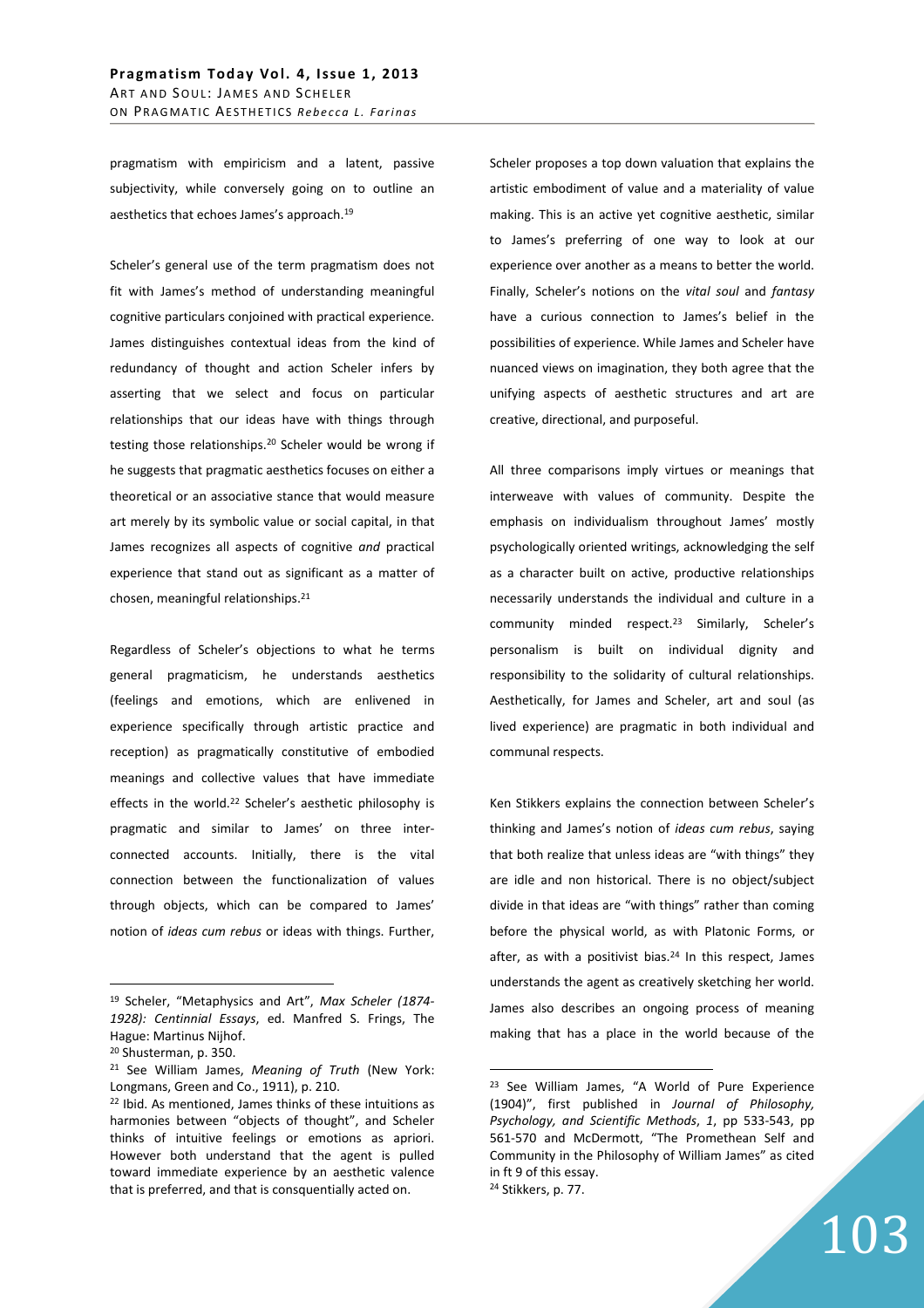world's state of affairs.<sup>25</sup> In such an aesthetic process, practice and ideas evolve with the making and using of objects to bring forward contrasts, critiques, and similitude from the flux of experience, not merely as practice but as a utilitarian implementation of *homo faber*. In relation to art, such ideas and habits are not a matter of stored knowledge but of directional action or making, that is done to explore the effects of what is preferred in cognition and brought into focus creatively from the absolutely real, or what James terms *the fringe*. *The fringe* is a description of the 'giveness' of the world where we find the acting, emotional person already in experience. This Jamesian view seems to echo through Scheler's mode of phenomenology, which is attitudinal rather than eidetic.

Although Scheler states that art "with ideas" is a falsification, because art symbolically represents or points to an ideal realm "through concrete contents of intuition", he does takes up a concept similar to *ideas cum rebus,* by explaining the functionalization of essences/values in the making of art.<sup>26</sup> Scheler understands an apriority that is functional through individuals' dispositions, revealing a hierarchy of values that are the personal and the ethical responsibility of the person. This hierarchy is axiological in that it is based on a formal, abstract apriori, but it is relative to lived experience and action. Each person has a value disposition coming from the core values of utility, pleasure, life and nobility, spirit and the divine. However, I must stress that Scheler's axiology is dependent on democratic, free actions within lived experience. His notion of art as "*poiein*", meaning an activity of embodied making, stands at the center of his process aesthetics as an ongoing, embodied yet constructive

<sup>25</sup> See William James, "The Dilemma of Determinism," *The Will to Believe and Other Essays in Popular Philosophy*, ed. Frederick Burkhardt et al., *The Works of William James*, vol. 6 (1897; Cambridge: Harvard University Press, 1979), p. 115. <sup>26</sup> Scheler, "Metaphysics and Art", p. 106.

104

 $\overline{a}$ 

Pragmatism Today Vol. 4, Issue 1, 2013 ART AND SOUL: JAMES AND SCHELER ON PRAGMATIC AESTHETICS Rebecca L. Farinas

functioning of such existential values. Scheler's understanding of artistic making is as follows,

Art is "poiein" building, the producing of a sense structure out of material, a structure that at least cannot be matched for its correspondence with the "fortuitous reality" of the world.<sup>27</sup>

Scheler sees the artist as both an idealist *and* a realist who realizes experimental ideas that posit values, or "aesthetically worthy meanings," that are conscious.<sup>28</sup> Moreover, art objectifies ideas and/or values through an aestheticizing process that is *telic,* as art changes reality by directing dispositions to a goal of understanding and appreciation. Scheler sees art as more than experimental and as truly creative. Art is more intelligent than the descriptive exercises of metaphysics or science, since those discursive structures are based on the "fortuitous reality" of the world, whereas art is based on the perfecting of a new world made with virtuous ideas.

For example, a landscape painting does not describe or symbolize nature as geographical data; it transfigures the ideas, factors, or virtues of nature of a particular time and place through its medium and aesthetic structure, leaving an indication of an aesthetic/value structure to be acted upon by its reception. For Scheler, the *vital-soul* and *fantasy* are primal life forces entering into the service of the values of culture and community through creative, aesthetic productive imagination, and such value-laden aesthetic structures can be seen in the landscape paintings of the German Magic Realists.<sup>29</sup>

<sup>27</sup> Ibid.

<sup>28</sup> Ibid.

<sup>&</sup>lt;sup>29</sup> See Scheler. "Metaphysics and Art", pp 116-119. For a precise explanation of creative, aesthetic productive imagination that includes valuation of life, Scheler provides a full description of his thinking, i.e. "On the contrary, there is *productive* imagination in every living being of higher, more complex structures – driven forward through the automotoric functions of drives in the vital soul. Only gradually does this imagination become subjected to correction, critique, or selection, during the maturation of sense perception and noetic acts of the mind. It is not extinguished, however, in the mature and optimal state of a human being. Rather, it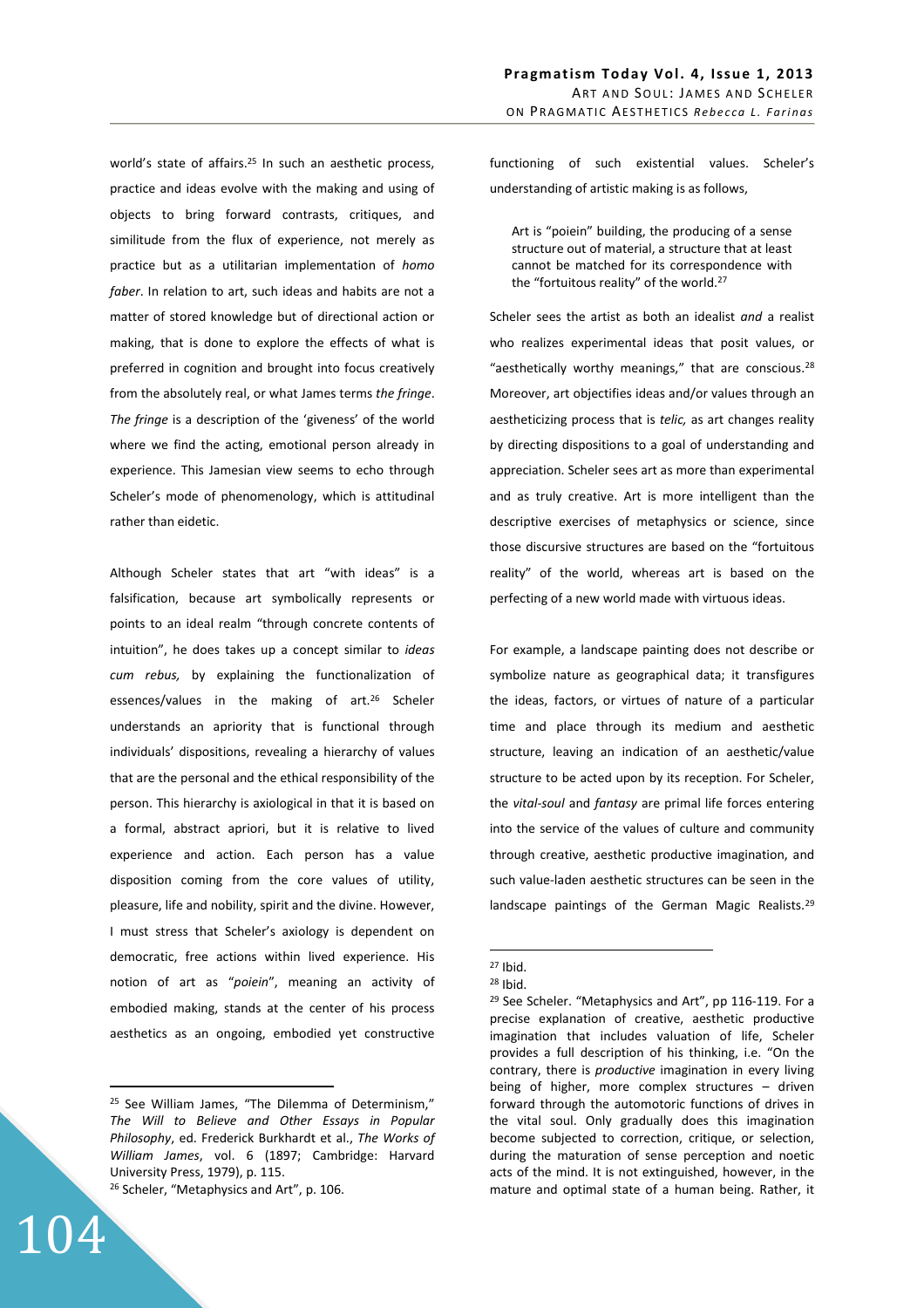Dix's "Randegg in the Snow with Ravens" (1935), makes clear a contrast between the virtues of the ideal *Gemeinschaft* and the society of ravens that feign the fire and warmth for life outside of community. When he painted this landscape-portrait, Dix was separating himself from the Nazi regime while living with his family in the Swiss borderlands. His painting immerses the viewer in the scene with the mood of a foreboding, snow-laden sky, and a somewhat shallow perspective of distance that reflects on itself, continually returning the viewer to the action in the foreground. Here the ravens dive bomb for a patch of food in the snow. Yet, at the center of the picture are the village's hearth and a wagon with winter reserves, depicting a feeling of community virtues alongside the life of the ravens. Unlike a geographical map, the viewer experiences direction toward the existential significance of the ideal world. Are the virtues of community that are shown in the picture's contrast eternal? One could say so for this picture, not in the sense of being detached from the physical existential world, but through an ongoing relationship of feelings about a perfected world, in contrast to a society where values and virtues are less understood as relational.

This brings us to the second major aspect of comparison: both James and Scheler think of aesthetics as relative to a world more valued than the present world. Scheler explains a top-down aesthetics that is "a building of what is not there, but what would be worthy to be there according to aesthetic ideas of value,"<sup>30</sup> and this is comparable to James' notions of meliorism. The major crux of the comparison here returns the discussion to Scheler's thinking on art as funding and being founded on primordial essences of virtues that are soulful or

<u>.</u>

driven by meaning in lived experience, and James has a very different take on essences and essential values. In Scheler's *Formalism in Ethics and Non-Formal Ethics of Values*, the value essences are ranked in an *ordo amoris*, which is a non-rational order that is in accordance with a love of all that exists. Preferring certain values to others exemplifies the advancement of a person's disposition through the apriori that the ideal points to, yet the practical realm remains unintentional until it is affected by art and action. However, as has been said, these values do not present an abstracted reality, rather they are embodied through persons in lived experience and are signified and built upon by art. These values can direct the free *vital soul* and *fantasy.*

Scheler finds that art has its own aesthetic values that bind value-laden autonomous worlds. The process of creating these worlds is a matter of presentation by which we add value to the real world. The aesthetic values of art serve as "leading and guiding factors of selection and composition."<sup>31</sup> Proceeding with the primal values each artist is best able to work with, the artist works through conscious intuitions which through sensation take on forms, such as language and signs, to create a new world in which primordial essences are vital and active. The artist is never "disinterested" in setting the actual world aside, and the process of lived experience has its effects in the art's "immediacy of giveness" of its essence of value.<sup>32</sup> This ontology develops an aesthetic anthropology of sorts, not a judgment of taste. In the same respect, art history is a matter of revealing the wonderings of our hearts and souls as being involved with the "variations of creative feelings of style – and not variations of the 'taste' which forms itself only on the basis of the works of art created and enjoyed."<sup>33</sup> So artists create worlds free of judgment, yet more aesthetically valued than the present world.

<sup>31</sup> Scheler, "Metaphysics and Art", p. 113. 32 Scheler, "Metaphysics and Art", p. 106. 33 Scheler, "Metaphysics and Art", p. 114.

more and more enters into the service of the mind which, in the function of reasonable willing, restrains and regulates drive-impulses and directs fantasy to the mind's own goals: through spiritual, aesthetic valuefeeling fantasy enters into the service of aesthetic goals." <sup>30</sup> Ibid.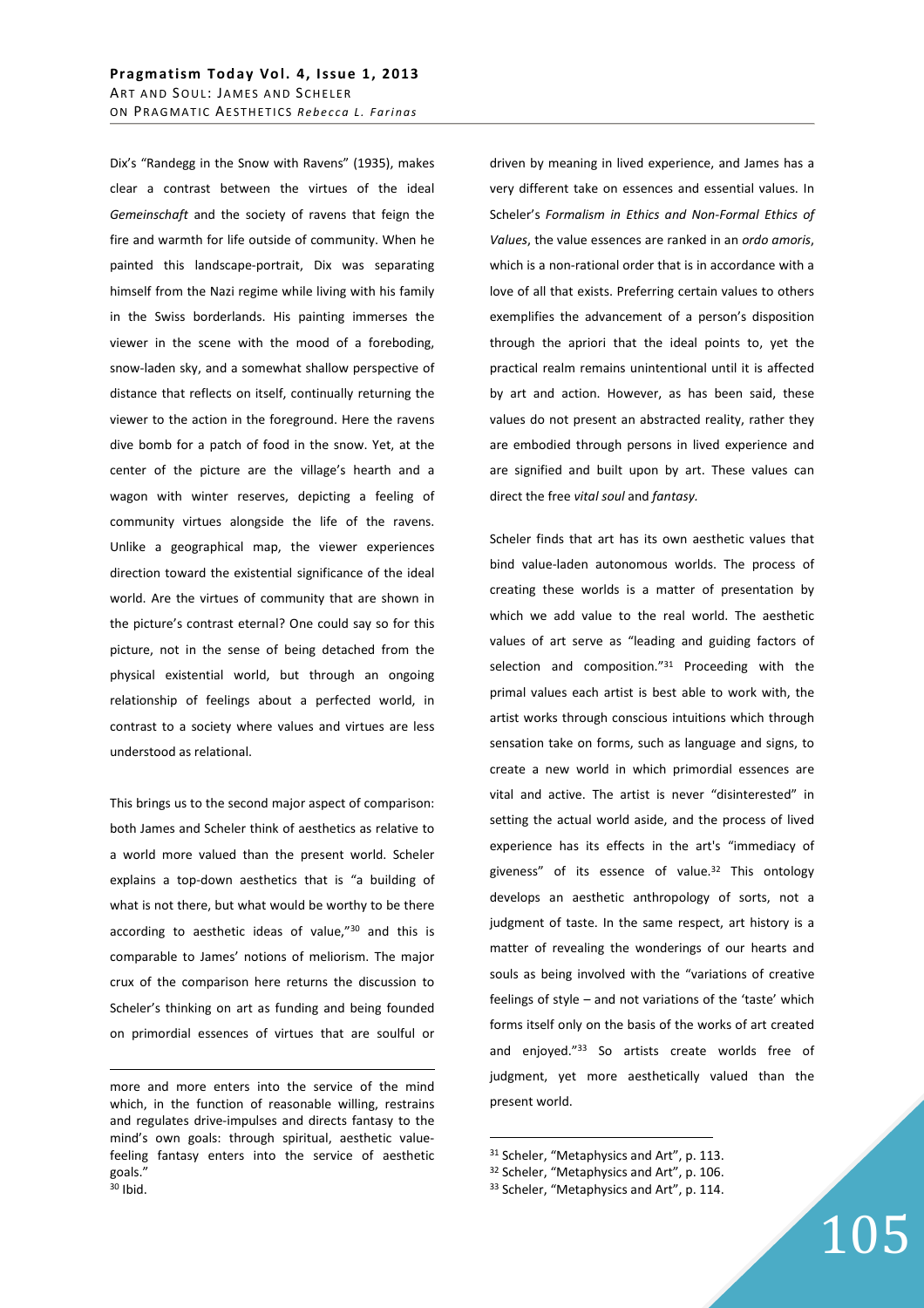*Pure experience* is the complete flux of life and world, and according to James someone's disposition is made through relating to certain aspects of this flux. Essences, if there are any, are valued properties that are selected psychosomatically from amongst the relationships of experience, and they differ from situation to situation and person to person. Therefore, trust and belief in the possibilities of experience and an inter-connected community of human affairs is foundational to the values of a meaningful reality.<sup>34</sup> James also points out that these relational properties or essences are not associative or static but able to be analyzed, and they are directional for the course of the state of affairs.<sup>35</sup> Likewise his notion of *ideas cum rebus* includes a notion of an ideal world alongside an absolute world that can be perceived by many people knowing the same value of the meaning of a thing in a myriad of reflections. In relation to art making and reception there is a preferencing from this common sense that can be understood as a striving for what Shusterman explains as "better worlds of experience."<sup>36</sup> Shusterman references James from *The Principles of Psychology* on this point:

The world of aesthetics is an ideal world, a Utopia, a world which the outer relations persist in contradicting, but which we as stubbornly persist in striving to make actual. (pp 123-125)<sup>37</sup>

The upshot of the comparison here, in light of their differences concerning aproiri essences and common meanings, is that James, as Scheler, finds utopian worlds of art not abstracted from the real, but made of the real, in respect to an ideal.

A third aspect of Scheler's philosophy of art that relates to pragmatist aesthetics is his thinking on the creative autonomy of *fantasy*. *Fantasy* is the activity of the imagination, yet *fantasy* and imagination can hardly be

 $\overline{a}$ 

106

separated in that conative action is Scheler's ground of aesthetics. *Fantasy* is active as a matter of consciousness partly based on memory in order to reproduce feelings or sensations; it is a sense and a way of being. Furthermore, it is a source of creativity funded from the *vital soul* of life, and through *fantasy* we "can feel what we never experienced, and wish what we never encountered."<sup>38</sup> Values imbued with drives are given to experience in the working out of *fantasy*. It is what one is driven to act on from the utopias of fantasy that persists against chance events of the world, which are often not experienced artistically.

This view might seem to be in contrast with James' concept of imagination in his early writings in *The Principles of Psychology*, wherein imagination is based on memories that are rearranged in novel ways. Yet James was consistently opposed to associationism, and he comes to add value to imagination by way of the creative agent finding new directions in the continuity of experience that are valuable. For James' radical empiricism, the imagination is praxial as it finds the world a phenomenon to be acted upon creatively. The difference between a thinker like Hume (who searches for sources of value in a reconstructive imagination) and James is that the latter finds the reconstruction of imagination to be valuable in an experimental sense, since we invest our actions not only through the actual, but also through the possible. James' core aesthetic value is how persons look toward a ground of belief for our ideas, experiments and dreams within lived experience. In *The Principle of Psychology* this is what James calls *Soul*. <sup>39</sup> For James *Soul* is a relational aesthetic ground of belief in the possibilities of actuality. James describes his meaning of *Soul* in the *Principles of Psychology,*

<sup>34</sup> James, *Principles of Psychology* (New York: Henry Holt 7 Co., 1890), vol. II, p. 329.

<sup>35</sup> James*, Principles of Psychology*, vol. II, p. 333.

<sup>36</sup> Shusterman, p. 355.

<sup>37</sup> Ibid.

<sup>38</sup> Scheler, "Metaphysics and Art", p. 118.

<sup>39</sup> James, *The Principles of Psychology*, pp 345-346.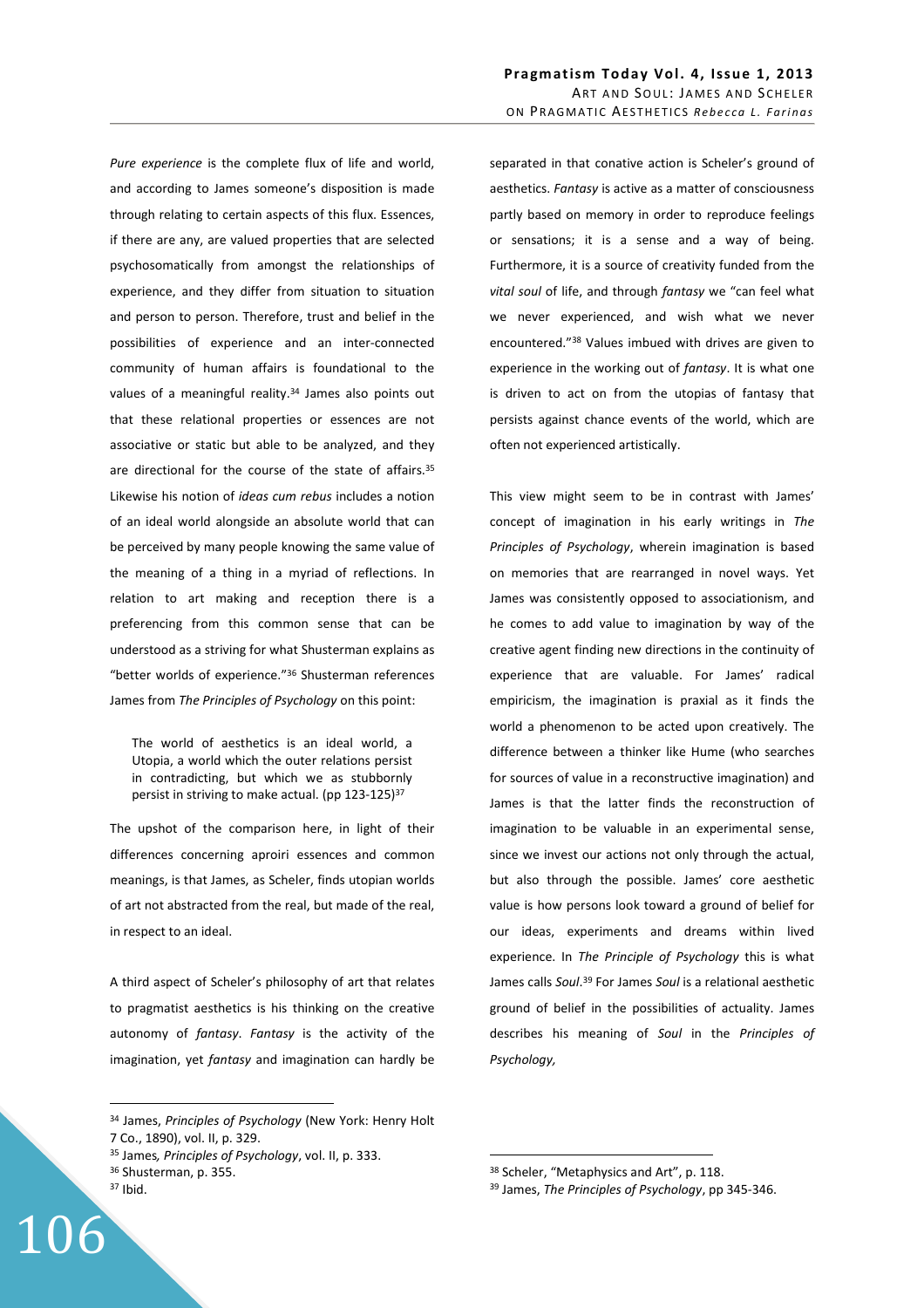But what positive meaning has the Soul, when scrutinized, but the *ground of possibility* of the thought? And what is the 'knocking' but the *determining of the possibility to actuality*? And what is this after all but giving a sort of concreted form to one's belief that the coming of the thought, when the brain-processes occur, has *some* sort of ground in the nature of things? If the word Soul be understood merely to express that claim, it is a good word to use.<sup>40</sup>

James's *Soul* is the source of imaginative action, just as the *vital soul* is the drive behind *fantasy* for Scheler.

Thomas Alexander credits James with producing one of the most, if not the most, rational understanding of thinking as aesthetic imagination. Alexander reflects on James' impact on epistemological theories;

Our rationality is a process then, which is driven by an aesthetic eros. For James this includes a banishment of uncertainty towards the future, a harmonious anticipation of the world acting "congruously with our spontaneous powers." (In quotation William James, *Will to Believe, pp 75- 76/66).<sup>41</sup>*

But this certainty of belief is not unconnected with the real world of situational flux, and as Alexander rightly points out James was not putting forward a "voluntaristic nihilism". Instead James is explaining that people's creative thinking on life's problems matter in realizing possible worlds of experience. Alexander looks towards John Dewey to extend James' notions of the possibilities of experience to a moral community.<sup>42</sup>

 $\overline{a}$ 

Dewey brings the imagination into the matter of choosing possibilities because we have learned how to make choices in relation to others. According to Alexander, Dewey's realm of imagination is primarily a matter of community".<sup>43</sup> In fact Alexander views all three of the classical pragmatic thinkers, Peirce, James and Dewey, as finding community building as necessarily indebted to imagination and aesthetics. For these thinkers, inquiry into perceptions of experience and the testing of new innovations through experience is a matter of creative action as learned with others. Alexander explains,

To acquire sensitivity to the developmental meanings of events, which define the significance of the situations in which we find ourselves and the values they possess, is what I have called here "the moral imagination.<sup>44</sup>

Values for Dewey are the qualities of continued practice that persist, as the past takes on the expectations of the future in the present moment. Dewey's aesthetic experience involves a unity of meaningful value-laden habits that allow for improvised projections into an innovative future. Dewey conceived imagination as a source of social and moral growth, in that it is an artful approach to life. This is a democratic ontology in that creativity factors in practical qualities of experience as recurring because they are consistent with communities' active values and conditions. Alexander makes Dewey's intentions clear, "The democratic community for Dewey is the community which understands itself as actively pursuing life as art."<sup>45</sup>

Scheler also saw an artful existence as the most imaginative approach to bettering the moral and social fibers of communities. In his axiology Scheler's theories

<sup>40</sup> Ibid.

<sup>41</sup> Thomas M. Alexander, "Pragmatic Imagination", *Transactions of the Charles S. Peirce Society,* vol. 26, no. 3 (Summer, 1990), p. 333.

<sup>42</sup> See Alexander, "Pragmatic Imagination", p. 335. Alexander connects James with community as do other scholars such as McDermott. He does this on an aesthetic basis and he then traces this pragmatic aesthetic to an influence on Dewey's aesthetics of experience and the formulation of what he calls the "moral imagination." For a full understanding of his term "moral imagination" see Thomas M. Alexander, "John Dewey and the Moral Imagination: Beyond Putnam and Rorty toward a Postmodern Ethics", *Transaction of the Charles S. Pierce Society,* vol. 29, no. 3, (1993), p. 391. "A moral imagination requires experience, a body of

developing habits, education, an ability to understand the way other people think and live, and the ideal of discovering through cooperative action solutions to conflicts."

<sup>43</sup> Alexander, "Pragmatic Imagination", p. 340.

<sup>44</sup> Alexander, "Pragmatic Imagination", p. 390.

<sup>45</sup> Alexander, "Pragmatic Imagination", p. 341.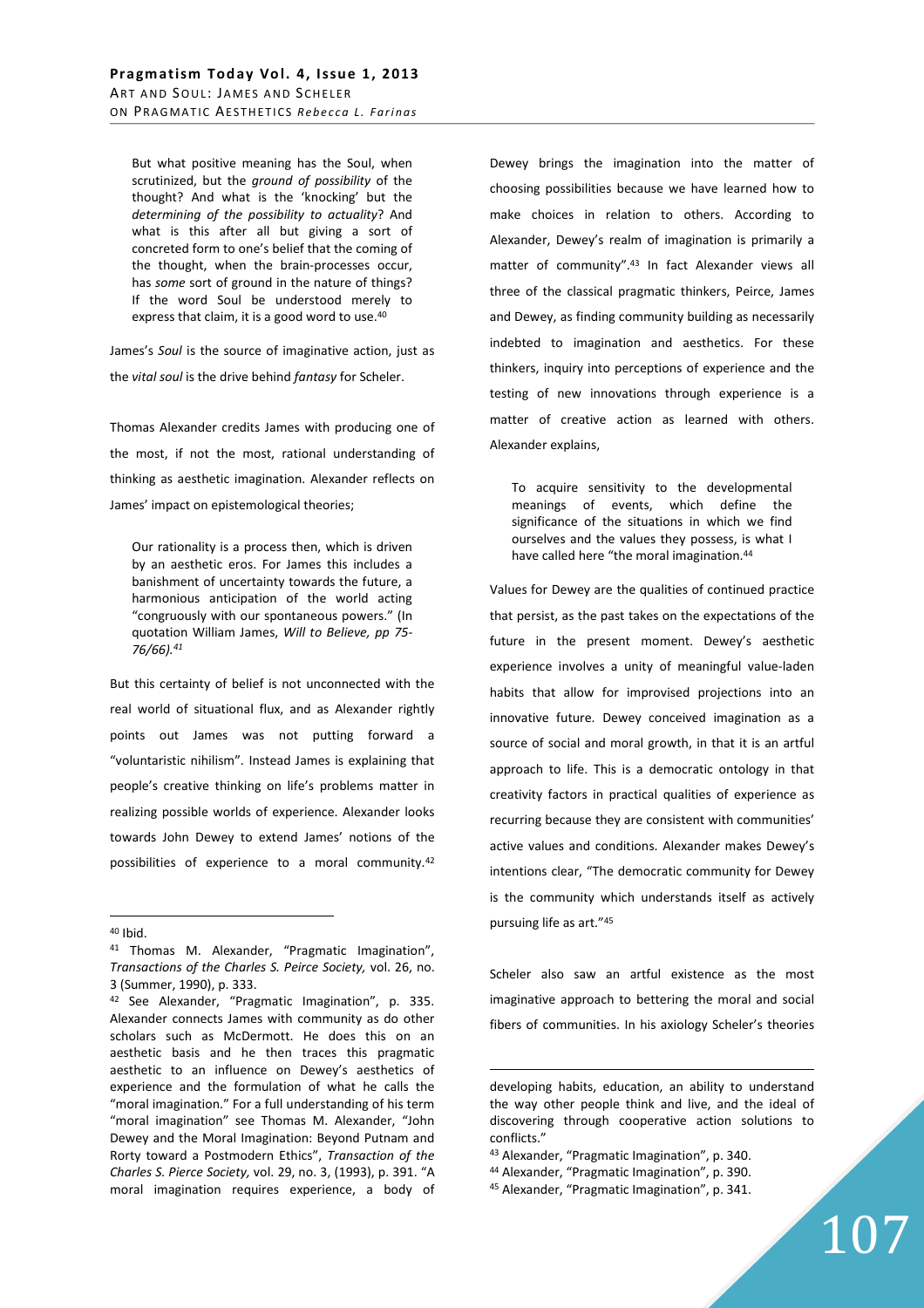place cultural values of the *life-community* as the second highest tier of virtues. Without cultural solidarity of belief in the betterment of community, there is no possible ground for actual moral progress or creative artistic experience. However, communities must constantly reflect on what their world "ought" to be and are responsible for making that belief a reality. Art is a testing ground for stronger values and a moral compass as well, and it can be understood as a pathway to understanding and comprehending the possible virtues imbued in the existential activities of life. Scheler exclaims,

A work of art says, as it were: "This, You Eternal Ground of all Things is what You just wanted to tell me – be it without quite being able to do so, or, being able to do so in Your rational and Impenetrable 'Fiat' of Your willing". Or it addresses us by saying: "This also You could have told us without violating the idea of a possible world of essence".<sup>46</sup>

By recognizing Scheler's aesthetics as a positing of qualities that are embodied forms, which function as they are conceived intuitively through belief and imagination, we can deem a close relationship between his aesthetics, James' sense of melorism, and Dewey's moral imagination. For James and Dewey aesthetic experience is the forward-looking aspect of life and for Scheler "art creates a *new* world added to the real one".<sup>47</sup>Aesthetics and pragmatism take on a unique voice through such views on *fantasy* and imagination, as art and soul work together through the creative, directional and experimental actions of the artist. How does this experimental yet value-laden aesthetics play out in practice? Let us turn to another example in the paintings of Dix to disclose the directional qualities of artistic valuation.

In Scheler's and Dix's era, human drives were played out through a full throttle madness, as two World Wars and

 $\overline{a}$ 

a cultural disintegration ended in a kind of mass suicide of the Nazi regime. In Dix's "Lustmord" of 1929<sup>48</sup> we find the fascination of the Weimar culture with the procreative and destructive, mixed with Dix's method of painting that he claims unleashes a Dionysian spirit. Maria Tatar's interpretation informs the viewer that Dix, like his Weimar milieu, associates "woman" with the unruliness of biology and earth, while the bourgeois setting of the room and architecture outside of the window depicts the opposite, showing the *Geist* of spirit and mind. Tatar thinks the murderer is victimized by what is perceived as the woman's disruptive and disorderly dead presence. This is a probing and complex interpretation and it deserves mention in light of the rationalization of murder that is a cultural phenomenon during war, and in respect to feminist concerns. However, in relation to an aesthetic that looks to purge such drives, thereby acting as a deterrent, as Dix proposed, one can think of the murder scene as a contra-ideal world.<sup>49</sup> In an interpretation that reflects Scheler's aesthetics, which is not necessarily completely contrary to Tatar's, Dix acts as a surrealist and social critic. It is clear that the overturned chair to the left of the gashed and violated victim shows that the viewer flees from the scene of the crime, both from the reality of the cultural sleaze that surrounds it and from the false solutions that serve only to devastate all virtues of the heart. There is a subversion of love and togetherness, both with the macabre murder and the vacant urban setting. Talking about Dix's painting, the Weimar art critic Ilse Fischer wrote:

And he attacks everything, though without any sort of system. With persistent brooding he strives to scrutinize all things chance pushes to

<sup>46</sup> Scheler, "Metaphysics and Art", p. 108.

<sup>108</sup> <sup>47</sup> Scheler, "Metaphysics and Art", p. 109.

<sup>48</sup> Otto Dix, *Lustmord (Sex Murder*), 1922, oil on canvas, 165 x 135 cm (65 x 53 1/8 in.). Missing. The quote was gathered by the art historian Olaf Peters. It makes clear the re-valuation of values converging with phantasm that is depicted in opposition to the ideal.

<sup>49</sup> Maria Tatar, *Lustmord: Sexual Murder in Weimar Germany* (Princeton University Press: New Jersey, 1995), p. 19.